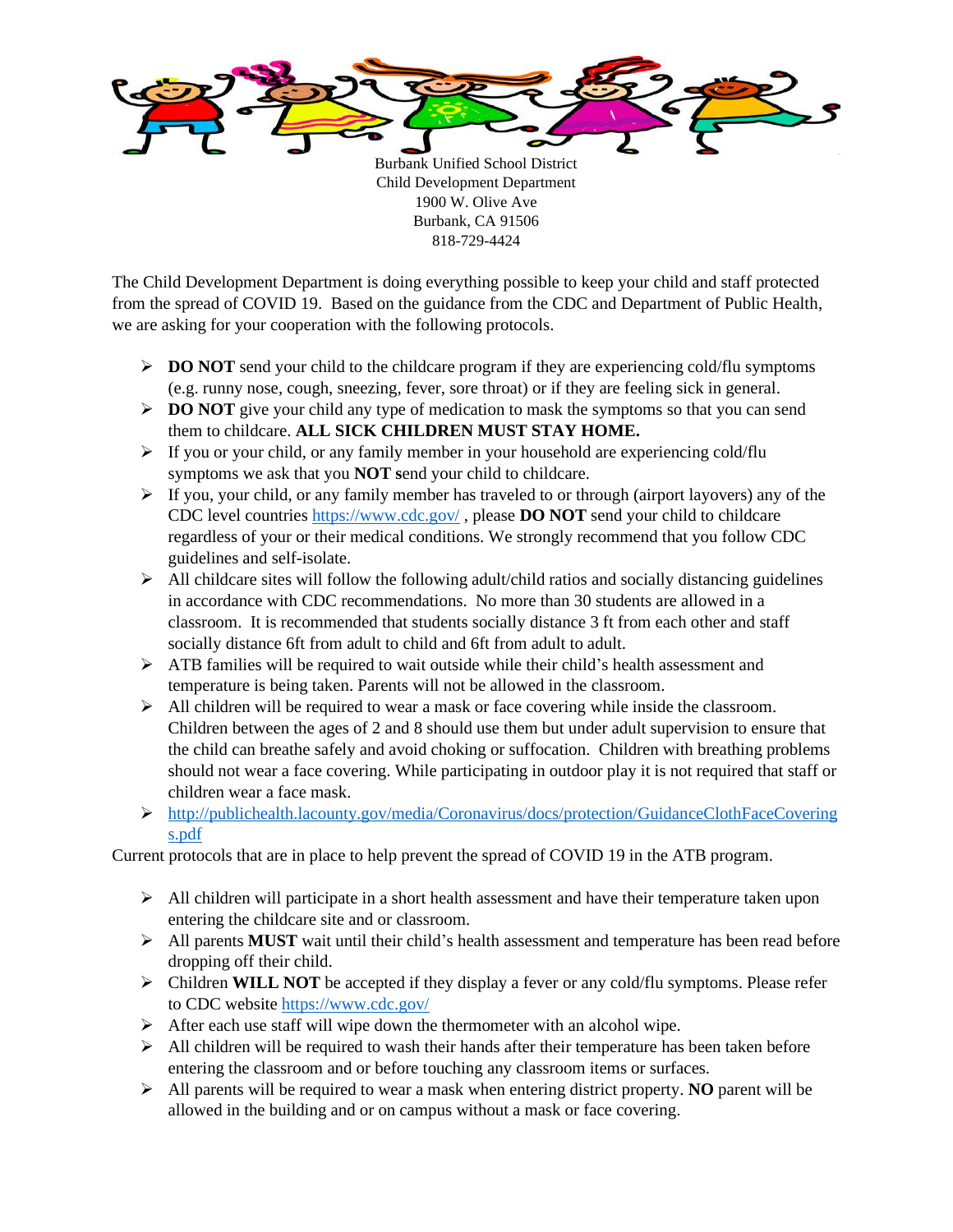

- ➢ Children will not be allowed to change from one group to another.
- ➢ All childcare staff shall remain solely with one group.
- $\triangleright$  All children will be required to wear a mask or face covering. Children between the ages of 2 and 8 should use them but under adult supervision to ensure that the child can breathe safely and avoid choking or suffocation. Children with breathing problems should not wear a face covering. [http://publichealth.lacounty.gov/media/Coronavirus/docs/protection/GuidanceClothFaceCovering](http://publichealth.lacounty.gov/media/Coronavirus/docs/protection/GuidanceClothFaceCoverings.pdf) [s.pdf](http://publichealth.lacounty.gov/media/Coronavirus/docs/protection/GuidanceClothFaceCoverings.pdf)
- ➢ **All ATB parents** will be required to wear a mask when entering the elementary/ATB campus
- ➢ For social distancing purposes **ATB families will not** be allowed to enter inside the classroom. The staff will take your child's temperature before entering the classroom.
- $\triangleright$  All children's temperature will be taken every hour to ensure that they continue to stay healthy throughout the day.
- ➢ Upon arrival, prior to eating and prior to playing with materials children will be required to wash their hands (for at least 20 seconds).
- ➢ For school- age children hand sanitizer will be used when needed and available.
- $\triangleright$  All restrooms will be closely monitored to ensure hand soap is always available.
- ➢ We have a no handshaking, no hugging policy, to reduce skin-to-skin contact and or close contact.
- ➢ Children who become noticeably sick will be isolated immediately and parents/guardians will be contacted for immediate pick-up **(30 minutes to 1 hour wait-time for pick up).**
- ➢ All **ATB children** must bring their lunch in a disposable lunch bag (**brown paper bag**). **NO** cloth lunch bags will be permitted in the classroom.
- ➢ **ATB parents**, while waiting for your child's temperature to be checked upon arrival, please maintain social distancing regulations (stay 6 feet away).
- ➢ Staff will reinforce frequent handwashing routines with soap and water for at least 20 seconds. Washing hands after outside play, prior to touching games and toys.

Current protocols that are in place for staff to help prevent the spread of COVID 19 in our childcare programs.

- $\triangleright$  All no vaccinated staff must complete the staff health assessment daily. Vaccinated staff can fill out the health assessment form but it is not required.
- $\triangleright$  All staff will be required to wash their hands (for at least 20 seconds) upon arrival and before working with children.
- $\triangleright$  Staff will follow strict handwashing routines throughout the day to help stop the spread of germs.
- ➢ Staff will be required to wear a face mask when working with children inside the classroom and outside on the play yard.
- $\triangleright$  Staff will ensure social distancing in the classroom as much as possible (limited and designated seating at tables).
- $\triangleright$  Staff will create spatial boundaries on the carpet during circle time/group time activities.
- $\triangleright$  Throughout the day sink faucets, and toilet handles will be sprayed and disinfected after each use behind each child.
- $\triangleright$  To stop the spread of germs staff will sign all children in and out of the program daily after the morning health/temperature check.